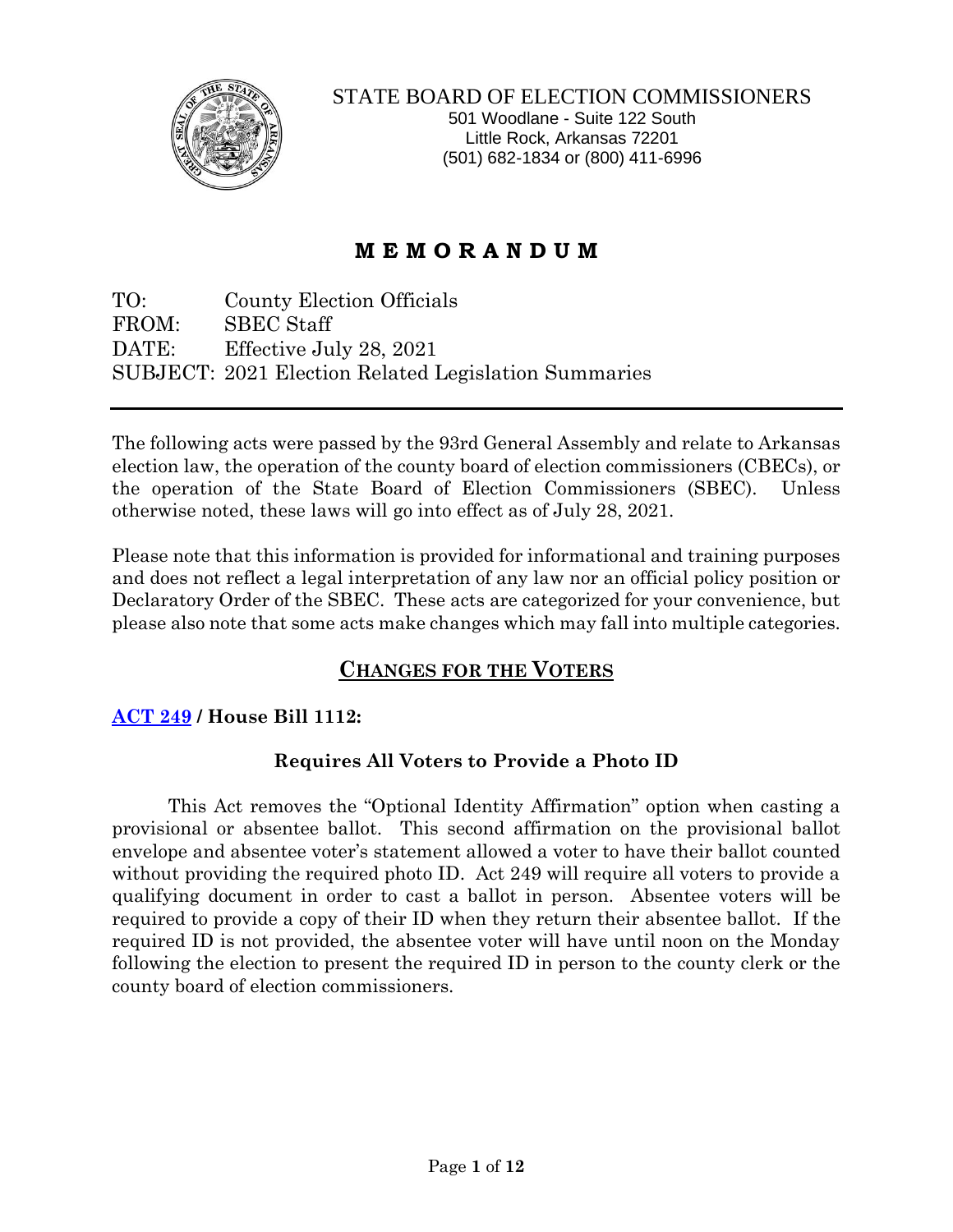## **[ACT 980](https://www.arkleg.state.ar.us/Acts/FTPDocument?file=980&path=%2FACTS%2F2021R%2FPublic%2F&ddBienniumSession=2021%2F2021R&Search=) / House Bill 1777:**

### **Allows Domestic Violence Victims to Conceal their Address in Voter Rolls**

This Act establishes "secure voters" as voters who are the victims of domestic violence. The Act prohibits the county clerk from releasing the address of a secured voter for any reason not explicitly provided for in law and provides the address of a secured voter is exempt from disclosure under the Freedom of Information Act.

In order to become classified as a "secured voter," a person must first have been found by a court to be a victim of domestic violence or be the beneficiary of an order of protection granted under the Domestic Abuse Act of 1991. The person must then request the county clerk to classify the voter as a secured voter.

Once designated, the address of that voter will be removed from the voter registration database and will not be reproduced in the Precinct Voter Registration List. A secured voter will still be required to state their name, address, and date of birth when being processed into the poll to vote.

The Secretary of State's Office will be responsible for promulgating rules related to this Act.

#### **[ACT 728](https://www.arkleg.state.ar.us/Acts/FTPDocument?file=728&path=%2FACTS%2F2021R%2FPublic%2F&ddBienniumSession=2021%2F2021R&Search=) / Senate Bill 486:**

### **Restricts Loitering in the Electioneering Exclusion Zone Outside of a Polling Location**

This Act prohibits any person from remaining in the 100-foot area outside the primary entrance of a polling site. Any person may pass through this area to enter or leave the building being used as a polling site including standing in line to vote. The Act is understood to prohibit a person from establishing an ongoing presence in the electioneering exclusion zone without actively seeking to enter the poll or exit beyond the 100-foot perimeter.

#### **[ACT 736](https://www.arkleg.state.ar.us/Acts/FTPDocument?file=736&path=%2FACTS%2F2021R%2FPublic%2F&ddBienniumSession=2021%2F2021R&Search=) / House Bill 1715:**

#### **Absentee Voting**

The Act makes the following modifications to the law governing Absentee Voting:

• The maximum number of absentee ballots which a person may possess without being subject to an intent to defraud is reduced from ten to four. Under existing law this presumption does not apply to postal workers, common or contract carriers (i.e. FedEx or UPS), or residential care facility administrators. ĺ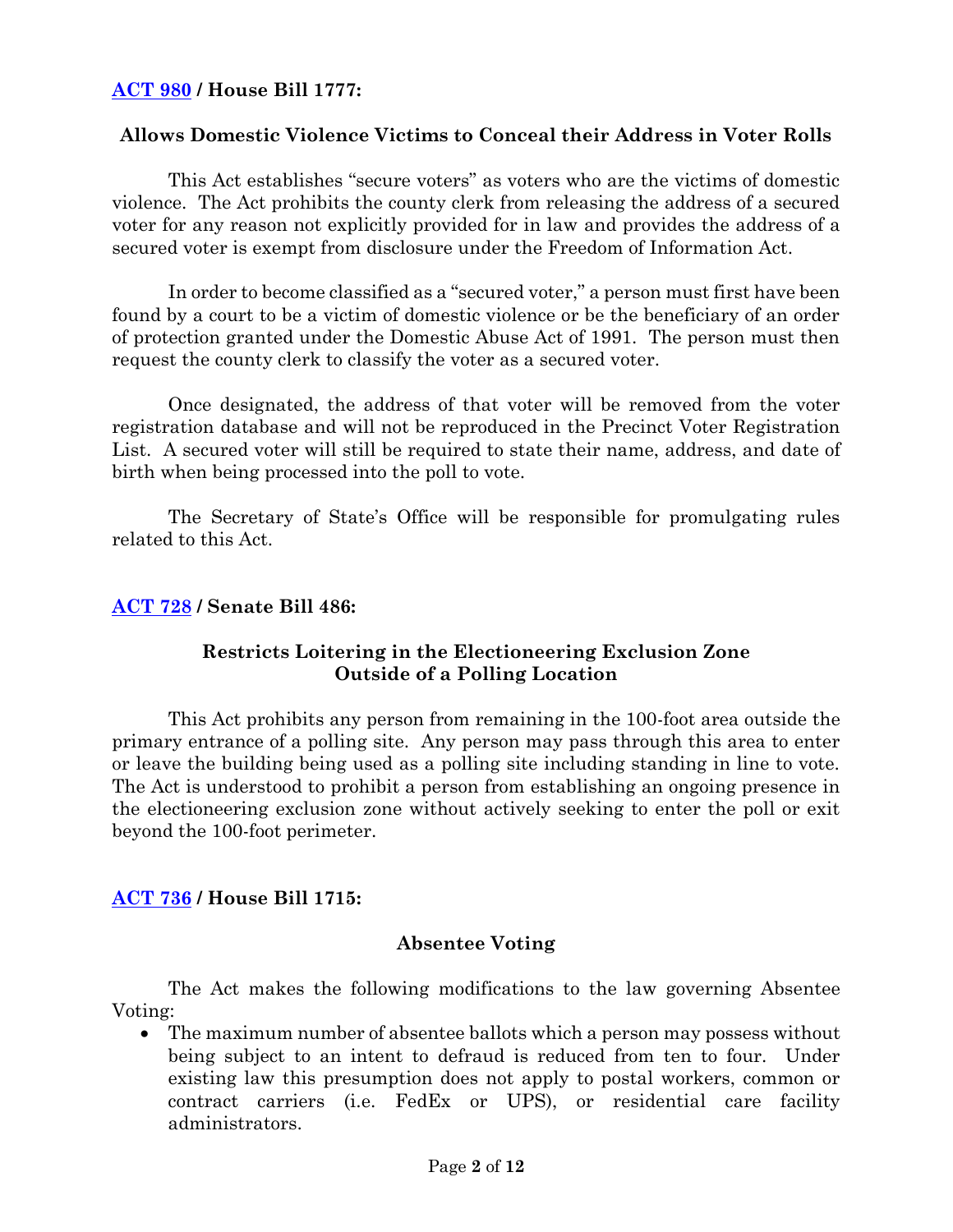- When reviewing an absentee ballot application, a county clerk is required to utilize signatures submitted pursuant to the process of registering to vote or updating the voter's registration.
- Requires the State Board of Election Commissioners to develop a uniform absentee voter statement. This statement is required to have separate blanks for the voter's residential address and mailing address.
- Prohibits the county clerk or other "designated election officials" from sending absentee ballot applications directly to voters without having first received a request. This provision does not prevent the clerk or any other person from making the application generally available online or in paper form.
- Clarifies that, when canvassing absentee ballots prior to the day of the election, the inner envelope cannot be opened for any reason. If a ballot is missing required documents, it should be set aside until 8:30am on election day after which time election officials are required to inspect the ballot secrecy envelope to see whether the missing documents are inside that envelope.
- Requires the county clerk to maintain a daily count of the number of absentee ballot applications and the number of absentee ballots received by the clerk's office. These daily counts must be reported to the CBEC on a weekly basis and upon request of the CBEC.
- Provides that the county clerk and the clerk's staff are not permitted to access absentee ballots or documents from inside the absentee ballot envelope once the outer envelope has been opened. The CBEC may grant access to the clerk's office by a majority vote.
- Further clarifies current law which provides that voters must use their "residential address" when entering their address on the absentee ballot application and the absentee voter statement. Failure of a voter to state their "residential address" will cause the ballot not to be counted.
- Establishes a new layer of review for absentee ballots delivered or returned by a designated bearer. The Act requires the election official reviewing an absentee ballot to compare the name of a bearer on an absentee ballot application to the name of a bearer on the absentee voter statement. If the bearer's names do not compare (or one document has no bearer's name) then the absentee ballot is made provisional.
- Establishes timing requirements when absentee ballot voter statements are made available for public inspection and provides that they can be copied. Voter statements must be made available at 8:30am on the day following the day during which reporting of unofficial election results and outstanding absentee and provisional ballots to the Secretary of State is completed. This should, in almost every case, be the day after the election.

The Act also provides one provision relating to in-person voting which requires every polling site to have a stamp with the text "cancelled" on its face which must be used in the event a ballot is spoiled.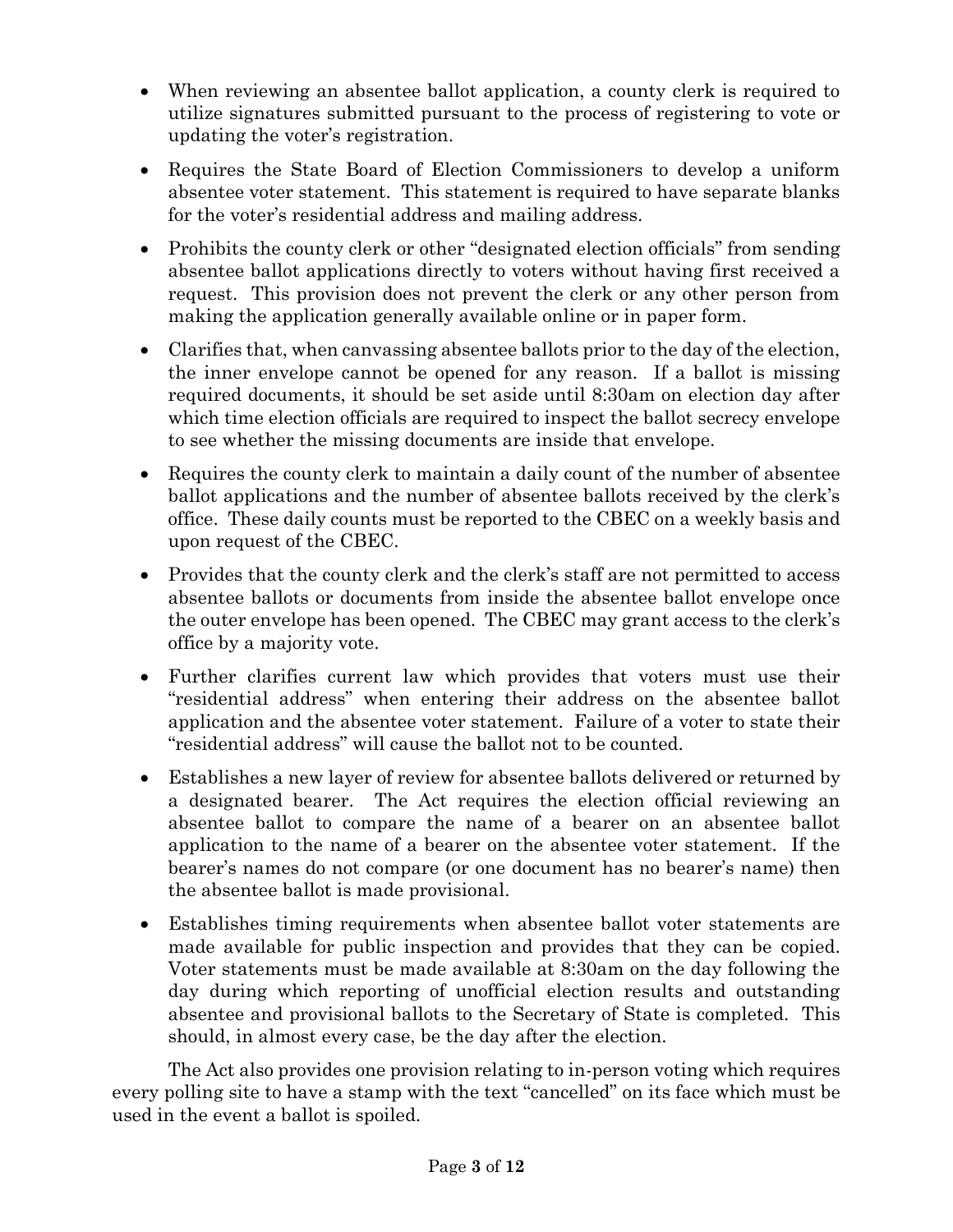## **ELECTION DATES AND DEADLINES**

## **[ACT](https://www.arkleg.state.ar.us/Acts/FTPDocument?file=85&path=%2FACTS%2F2021R%2FPublic%2F&ddBienniumSession=2021%2F2021R&Search=) 85 / House Bill 1104:**

### **Eliminates the Sec. of Education's approval of School Special Election Dates**

This Act eliminates the provision of law which requires the Secretary of Education to approve the date of special school elections. The result of this change is that a school district is now the final authority regarding when a special election can be held subject to statutory limitations.

### **[ACT 349](https://www.arkleg.state.ar.us/Acts/FTPDocument?file=349&path=%2FACTS%2F2021R%2FPublic%2F&ddBienniumSession=2021%2F2021R&Search=) / House Bill 1175:**

### **Alignment of Filing Periods and Elimination of De Minimis Filing Fees**

The primary purpose of this Act is to align the filing period for school board elections in the fall of an even-numbered year with the municipal filing period. Under the Act, the filing period for all fall school elections will be the one-week period ending 90 days before the general election date.

The Act also eliminated a 3-dollar fee which was required of candidates filing a petition to run for the board of a community college.

## **[ACT 448](https://www.arkleg.state.ar.us/Acts/FTPDocument?file=448&path=%2FACTS%2F2021R%2FPublic%2F&ddBienniumSession=2021%2F2021R&Search=) / House Bill 1332:**

## **Streamlining of Processes and Modification of Deadlines**

NOTICE OF ELECTIONS: The deadline to publish the first notice of election is now 8 days prior to the first day of early voting for all elections. The existing requirement that a second notice be published for all elections no less than 5 days before the date of the election remains in place.

LISTS OF OFFICIALS: Current law required the list of election officials be posted but left some ambiguity regarding this process. The Act provides that the list of early voting election officials will be posted no less than 8 days prior to the first day of early voting. Similarly, election day election officials shall be posted no less than 8 days prior to election day. The Act restructures the deadlines so that the notice of election, which contains a statement regarding when and where the list of election officials is posted, will be published before the list is posted. This is important because, once the list is posted, a seven day deadline begins to run after which no objection can be made. The Act also clarifies that the objection must be made in writing.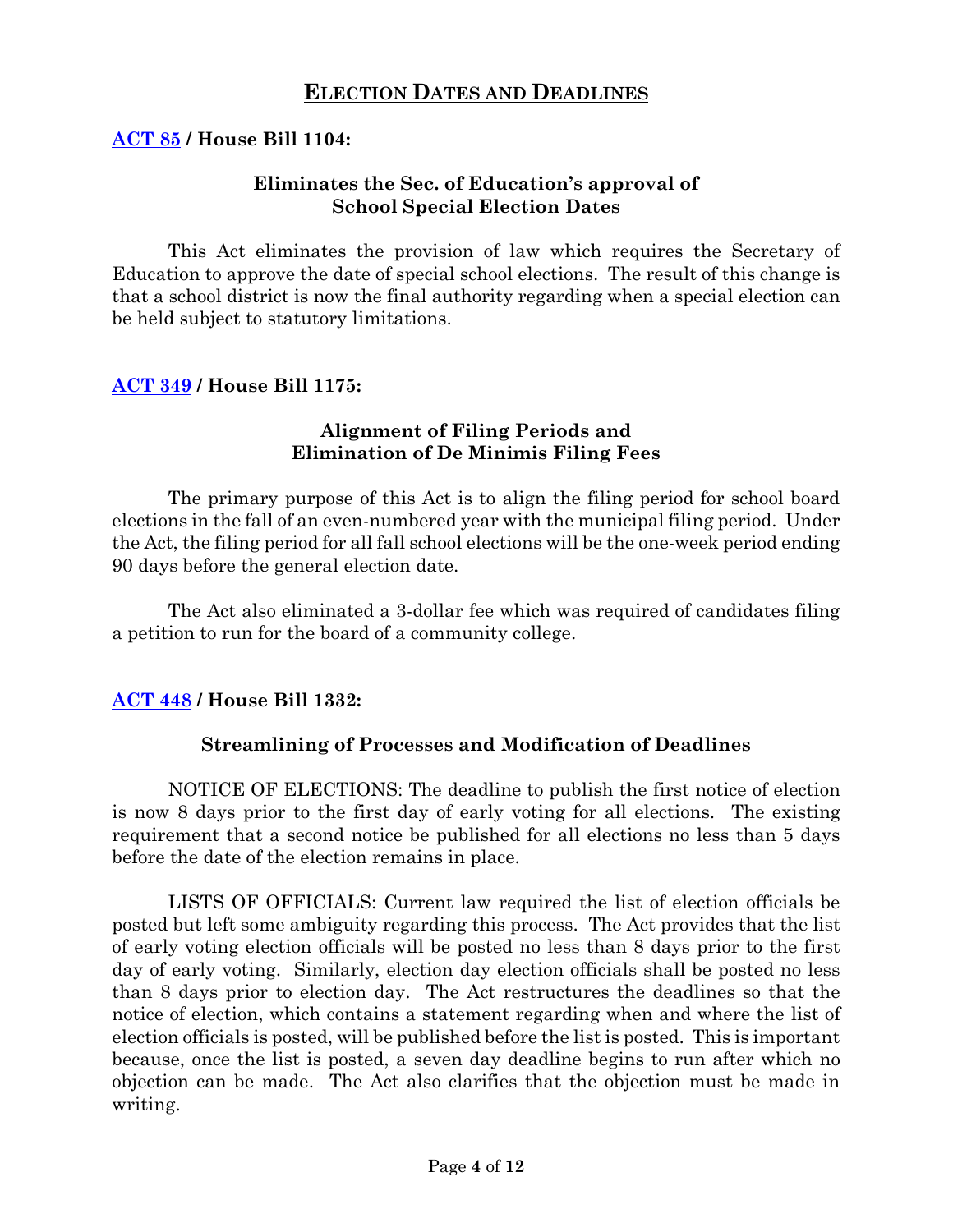PETITIONS AND CITY CLERKS: For any petition requirement which was calculated by the votes cast for city clerk, the Act transfers this calculation to the votes cast for Mayor. This allows the Act to eliminate city clerk from the list of offices whose vote totals must be separately listed, calculated, and certified when the candidate for city clerk is running unopposed.

MUNICIPAL FILINGS WITH THE COUNTY CLERK: The Act requires city clerks to file a copy of a resolution calling for, or eliminating, a partisan primary election for that municipality under A.C.A. §14-42-206. Similarly, the Act requires the city clerk to file with the county clerk any ordinance which requires independent municipal candidates to file their petitions with the county clerk under this same section.

SCHOOL ELECTIONS: When an odd-year school election is held with no contested races and no change in the millage, the Act will now allow the CBEC to hold an election by candidate in which no polls are opened and absentee voting is not conducted. This procedure will also allow the CBEC to avoid the programming costs for the election equipment.

NOTE: Section 2 of this Act which addresses the deadlines to draw ballot positions for school elections is superseded by Act 610 and will not be codified.

## **[ACT 610](https://www.arkleg.state.ar.us/Acts/FTPDocument?file=610&path=%2FACTS%2F2021R%2FPublic%2F&ddBienniumSession=2021%2F2021R&Search=) / Senate Bill 496:**

## **Limitations of the Dates a Special Election Can be Called**

GENERAL RULE: Unless otherwise provided, a special election may only be called on four dates of a calendar year. On the year in which a presidential primary election is held, these dates are the second Tuesday of March, May, August, and November. In the three following years, the dates are the second Tuesday of February, May, August, and November. However, if a special election is called in the month of a preferential primary election or general election, the special election will be held on the date of the major election rather than the second Tuesday of that month.

EXCEPTIONS: If necessary, to comply with the timing requirements of Article 5 §1 of the Arkansas Constitution, a special election can be held on the second Tuesday of a month other than the months listed above. In addition, the Governor may call a special election to fill a vacancy on the second Tuesday of any month. Furthermore, certain elections for alcohol related local option referendums are not included in this requirement.

There is also provisions for an emergency special election in which one may be called under the following circumstances: The governing entity calling the election finds, by a two-thirds majority, that (1) an event has occurred which constitutes a substantial change in circumstances and, (2) because of this change, waiting until the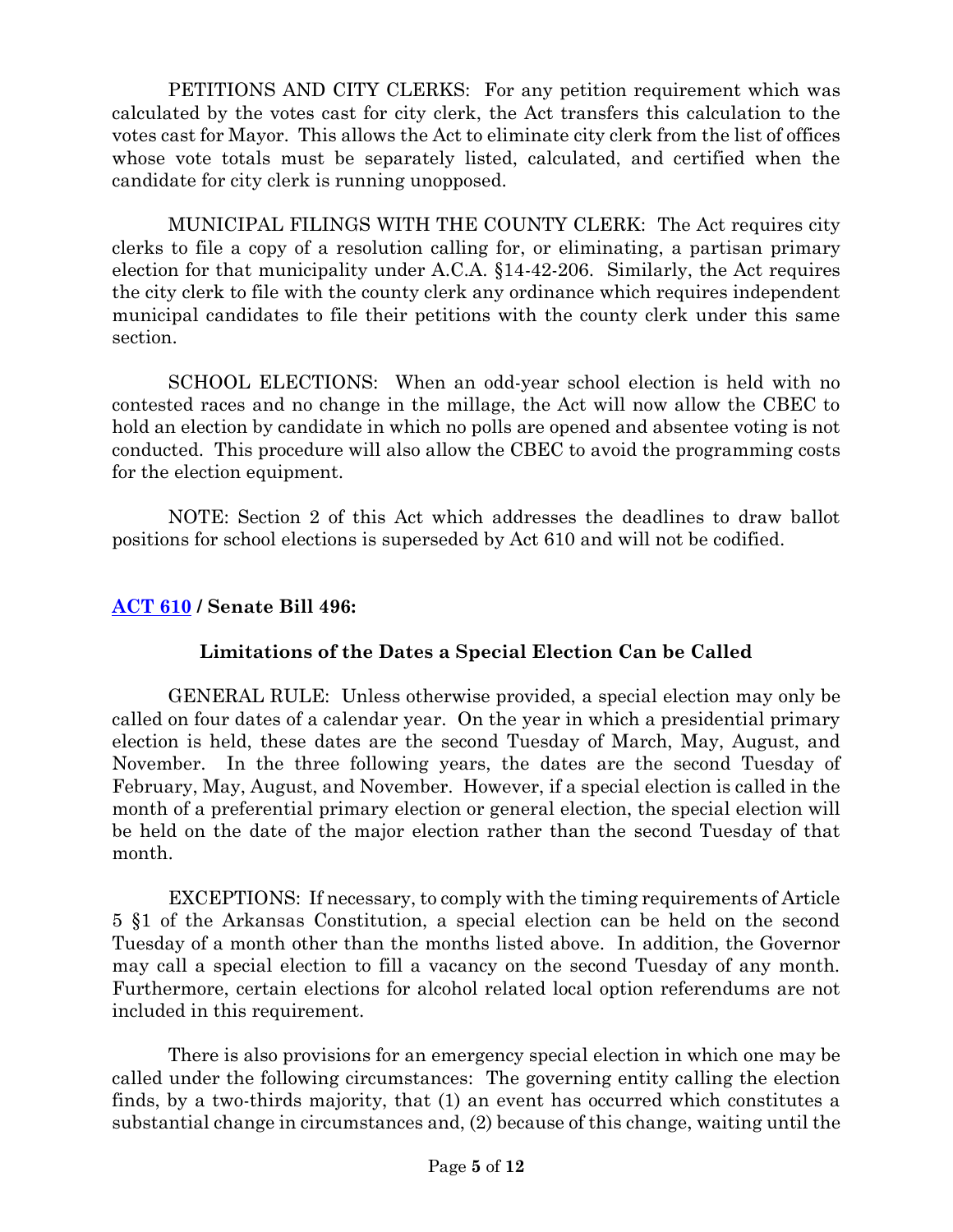next special election date would cause substantial and undue hardship on the governing entity. A qualified elector may challenge this determination in court up to 30 days after the emergency special election is called.

UNIFORM DEADLINE TO CALL A SPECIAL ELECTION: The Act also provides for a uniform deadline of 70-days prior to the date of the election for the governing entity to call a special election. Once inside of the 70-day window till the next special election date, any special election must be called for the following special election date under this Act.

ALIGNS ODD-YEAR SCHOOL ELECTIONS: Prior to this Act, the annual school elections were generally held in the third week of May or the first week of November. This Act aligns the date of the annual school election to the same date as the special election ensuring counties and voters do not have an election day in two consecutive weeks. The Act also requires school districts to file calling documents with the county clerk when a special school election is called using the same procedures as cities and counties.

SCHOOL ELECTION BALLOT DRAW DEADLINES: To adjust for the changes in the dates of annual school elections, the Act also modifies the statutory language regarding the deadline to conduct ballot draw for the annual school election. For even-numbered years, the deadline for ballot draw for the school election is the same as the ballot draw deadline for the primary or general election. For oddnumbered years, the spring deadline is the seventh day of March and the fall deadline is 72 days prior to the date of the annual school election.

## **Effective Date: January 1, 2022**

## **[ACT 973](https://www.arkleg.state.ar.us/Acts/FTPDocument?file=973&path=%2FACTS%2F2021R%2FPublic%2F&ddBienniumSession=2021%2F2021R&Search=) / Senate Bill 643:**

## **Modification of the Deadline to Hand Deliver Absentee Ballots**

This Act moves the deadline to hand deliver a voter's own absentee ballot from the time the county clerk's office regularly closes on the day before the election to the Friday before the election. Similarly, the Act moves the deadline for a designated bearer or an administrator to hand deliver absentee ballots from 7:30pm on election day to the time the county clerk's office regularly closes on the Friday before the election.

The resulting rule is that, with the exception of authorized agents obtaining and returning ballots for patients of a hospital or long term care facility, all hand delivered absentee ballots must be returned no later than the close of business on the Friday prior to the election. Ballots returned by mail may still be received up to 7:30pm on election day.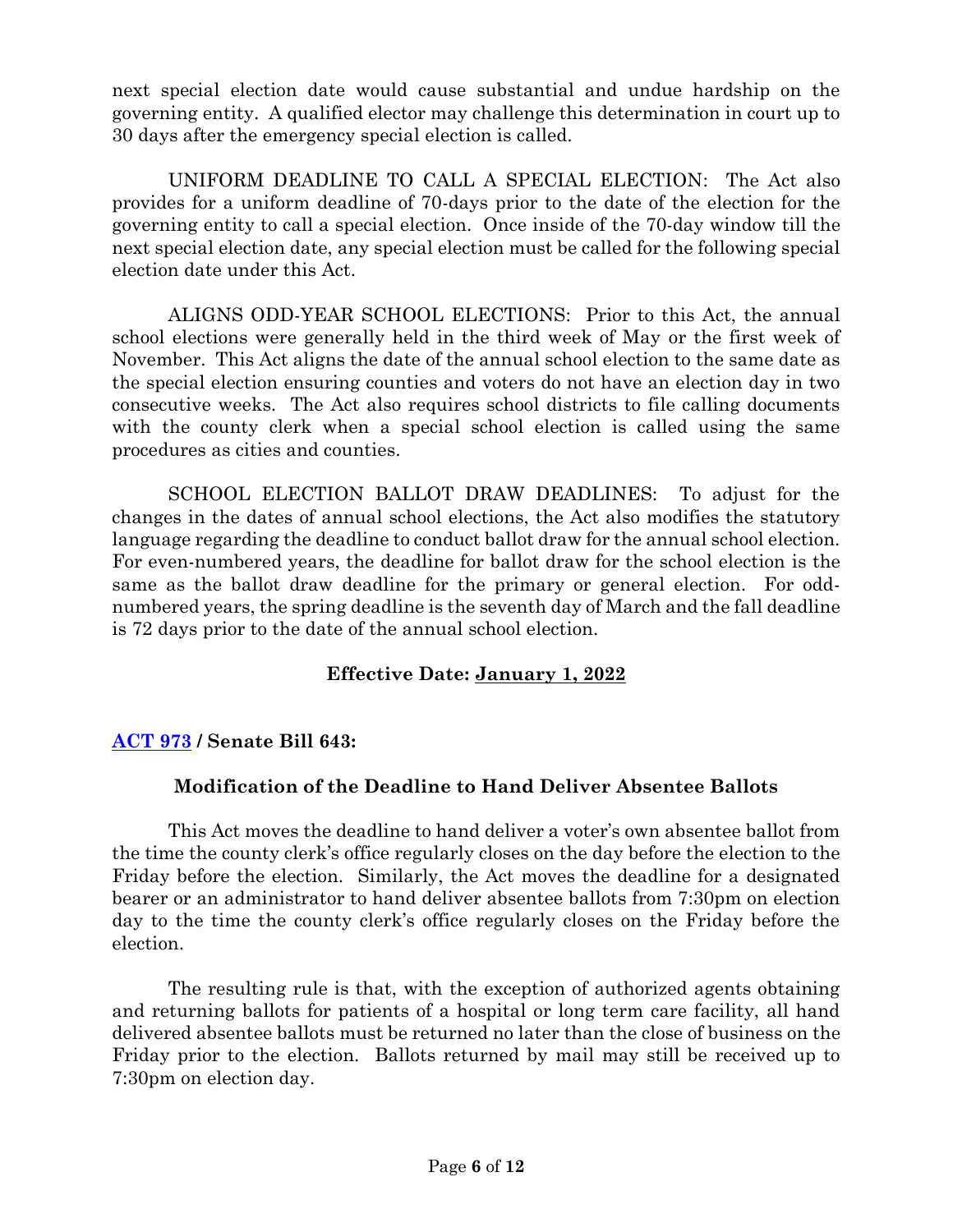## **COUNTY ELECTION COMMISSIONS AND RUNNING ELECTIONS**

## **[ACT](https://www.arkleg.state.ar.us/Acts/FTPDocument?file=128&path=%2FACTS%2F2021R%2FPublic%2F&ddBienniumSession=2021%2F2021R&Search=) 128 / House Bill 1202:**

## **Publishing Sample Ballots on Voter View**

This Act requires the county board of election commissioners to submit their sample ballots to be uploaded to Voter View. Voter View is a tool maintained by the Secretary of State's website which will allow any registered voter to look up their sample ballot and other important information regarding an upcoming election.

The CBEC will be required to submit the sample ballots no later than 20 days before a preferential primary or general election and no less than 10 days before all other elections.

## **[ACT 1063](https://www.arkleg.state.ar.us/Acts/FTPDocument?file=1063&path=%2FACTS%2F2021R%2FPublic%2F&ddBienniumSession=2021%2F2021R&Search=) / House Bill 1615:**

### **Closure of Polls / Qualifications of Poll Workers / Voting Procedures**

APPEAL OF POLLING SITE CLOSURE: Most of this Act addresses the ability of a county board of election commissioners to reduce the number of polls for a preferential primary or general election. For these elections, the deadline to change a polling site is extended from 30 days to 60 days. If the total number of polls for the county is reduced for a major election, a qualified elector who is adversely affected may appeal the closure to the State Board of Election Commissioners. This appeal must be made in writing within 7 days of the vote to close the poll(s).

The SBEC is required to rule on the appeal no less than 30 days prior to the date of the election. If the SBEC prohibits the poll closure, that order will remain in effect for the remainder of the 2-year term for the CBEC members whose actions were reviewed.

POLL WORKER QUALIFICATIONS: The Act also removes the ability of a voter to object and disqualify an appointed poll worker who is the spouse or blood relation of an unopposed candidate so long as the poll worker in question is assigned to a polling site serving fewer than 1,000 qualified electors.

IN-PERSON VOTING PROCEDURES: The Act also adds language to the affirmation required to be included on the PVR List / Poll Tablet. The new language requires the voter to affirm they have not "submitted an absentee ballot" for that election. The Act also adds new language which underscores, but does not modify, the current statutory requirement that poll workers require a voter which has been sent an absentee ballot by the county clerk only be allowed to vote a provisional ballot.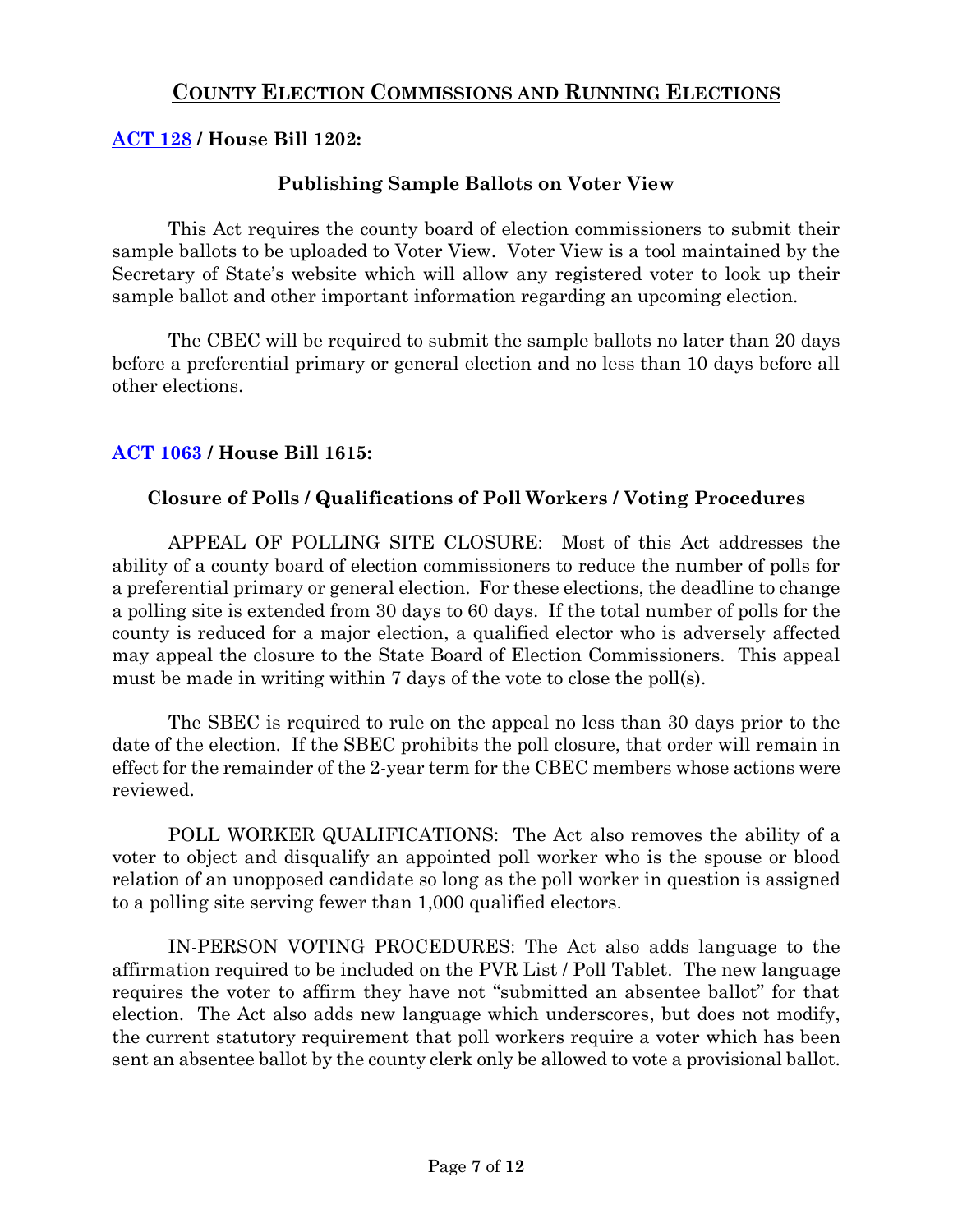### **[ACT 729](https://www.arkleg.state.ar.us/Acts/FTPDocument?file=729&path=%2FACTS%2F2021R%2FPublic%2F&ddBienniumSession=2021%2F2021R&Search=) / Senate Bill 487:**

#### **Establishment of Vote Centers**

Removes language from existing law which provided that the county clerk had certain responsibilities regarding the establishment of vote centers and transferred all duties related to this process to the county election commission.

#### **[ACT 727](https://www.arkleg.state.ar.us/Acts/FTPDocument?file=727&path=%2FACTS%2F2021R%2FPublic%2F&ddBienniumSession=2021%2F2021R&Search=) / Senate Bill 488:**

#### **FOIA Exemption for Ballot**

This Act includes ballots in the list of documents exempt from disclosure under the Freedom of Information Act. State law already provides that the ballots could not be accessed by any person, but this provision was not included in FOIA. The Act also clarifies that this does not limit the rights of Poll Watchers and provides that the SBEC may proscribe "reasonable restrictions" relating to the exercise of poll watchers' rights in viewing ballots.

#### **[ACT 950](https://www.arkleg.state.ar.us/Acts/FTPDocument?file=950&path=%2FACTS%2F2021R%2FPublic%2F&ddBienniumSession=2021%2F2021R&Search=) / Senate Bill 557:**

#### **Supervision of Election Officials**

This Act provides that a county employee "detailed" as an election official is required to comply with the directives of the CBEC in election related matters. The Act also provides that the CBEC may delegate the supervision of election officials to other election officials.

## **PETITIONS AND FILING**

#### **[ACT 273](https://www.arkleg.state.ar.us/Acts/FTPDocument?file=273&path=%2FACTS%2F2021R%2FPublic%2F&ddBienniumSession=2021%2F2021R&Search=) / House Bill 1338:**

#### **Presidential Elector Ballot Access Petitions**

Arkansas law permits "political groups" who wish to have a candidate for President and Vice President appear on the ballot but which are not a political party or new political party under Arkansas law to file a petition to have their candidates placed on the ballot. This Act raises the number of signatures needed for political groups to achieve ballot access for their presidential candidates from 1,000 signatures to 5,000 signatures.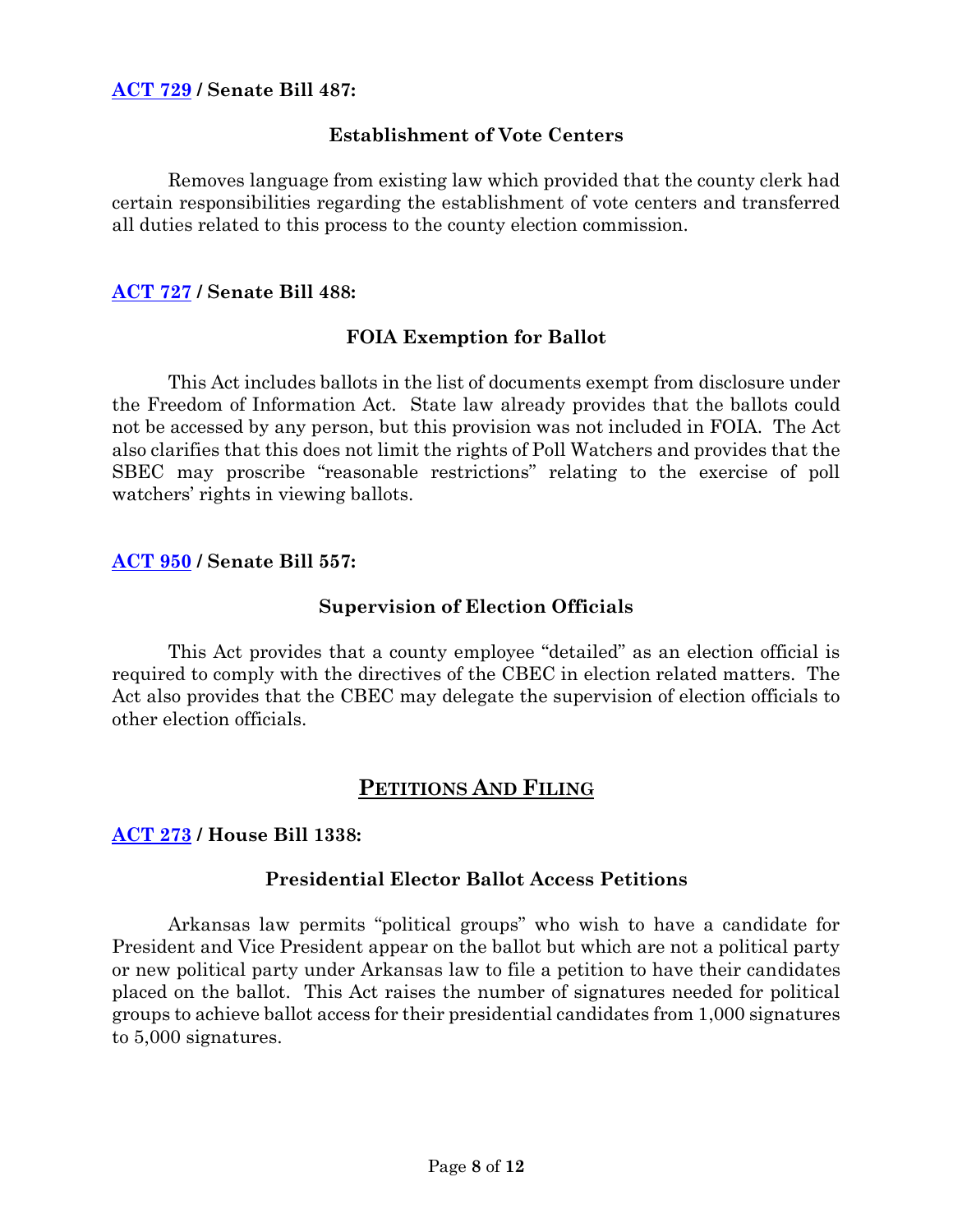## **[ACT 416](https://www.arkleg.state.ar.us/Acts/FTPDocument?file=951&path=%2FACTS%2F2021R%2FPublic%2F&ddBienniumSession=2021%2F2021R&Search=) / House Bill 1522:**

#### **Misdemeanor for False Statement in Filing**

This Act makes it a Class A Misdemeanor for a person applying to be placed on the ballot for a public office to knowingly provide false information regarding the person's qualifications. Because this provision is placed in A.C.A. §7-1-103, a person convicted of violating this provision is also prohibited from holding public office or public employment in the State of Arkansas. If the offending person holds a public office at the time of conviction, the official shall be deemed to have committed misfeasance and malfeasance in office and will be subject to impeachment.

#### **[ACT 511](https://www.arkleg.state.ar.us/Acts/FTPDocument?file=511&path=%2FACTS%2F2021R%2FPublic%2F&ddBienniumSession=2021%2F2021R&Search=) / House Bill 1540:**

### **Redistricting and Restructuring of School Boards**

This Act increases the deadline for a school district to publish a resolution changing the structure of the board from 30-days prior to the filing deadline for the next annual school election to 90-days prior to the filing deadline. This has the effect of increasing the time period to collect candidate petition signatures from 30 days to 90 days if a district waited until the deadline to make a change.

The Act also increases the deadline to complete tasks related to redistricting from 90-days prior to the filing deadline for the next annual school election to 120 days prior to the filing deadline.

In addition, the Act modifies the wording of the code to clarify that redistricting applies only in the calendar year following the redistricting process. This clarification was needed because there are two annual school election dates under current law and the sections governing redistricting only contemplate a single annual school election date.

## **SBEC / POST ELECTION**

#### **[ACT 756](https://www.arkleg.state.ar.us/Acts/FTPDocument?file=756&path=%2FACTS%2F2021R%2FPublic%2F&ddBienniumSession=2021%2F2021R&Search=) / House Bill 1803:**

#### **Modifications to the SBEC Complaint Process**

This Act makes the following modifications to the law governing the SBEC's Complaint Process:

• Adds "institute corrective actions" as a measure which the SBEC has the authority to take in response to a complaint. The resolution of the complaint may also be conditional on the implementation of the corrective actions prescribed.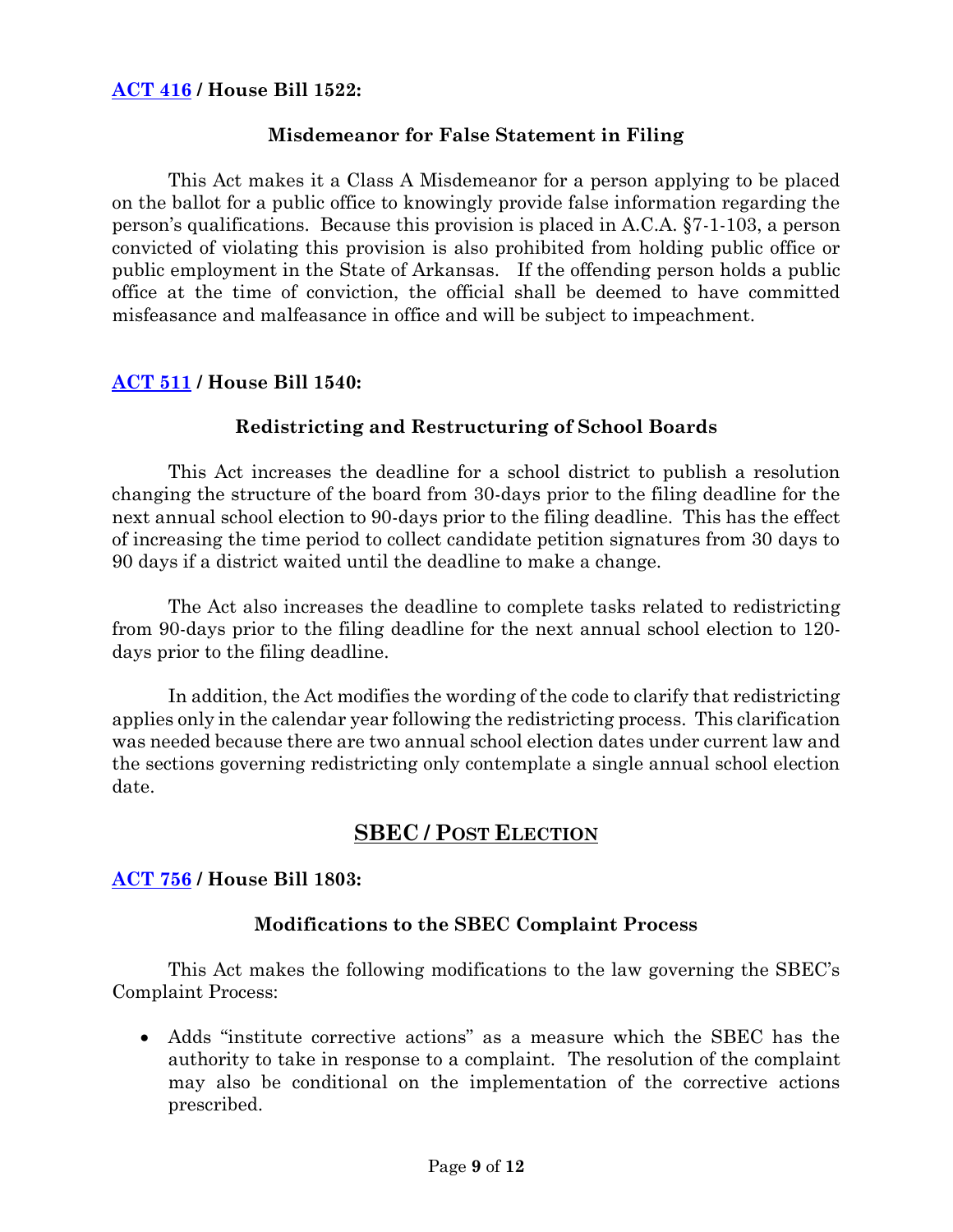- Expands the time frame to file a complaint to 46 days before an election and 30 days after the election is certified by the CBEC. The effect of this change is to increase the current period to file a complaint from 60 days to a maximum of 91 days if the CBEC uses the total allotted time to certify an election.
- Redefines the jurisdiction of the SBEC in the broadest possible terms to include any law of general applicability (state or federal) which governs an election in the State of Arkansas.
- Makes the SBEC's current obligation to obtain a recommended resolution from the complainant discretionary.
- Requires the SBEC to notify a complainant who fails to meet the sufficiency requirements and allows the complainant 10 days to cure a complaint which omits a required element.
- Allows the SBEC to utilize local law enforcement to enforce a subpoena for any public record that is withheld.
- Requires the SBEC to provide additional information to a respondent against whom final action has been taken.
- Requires the SBEC to announce its final action resolving a complaint.

FUNDING OF ELECTIONS: The Act also clarifies existing policy that counties are responsible for funding the runoff for a general election unless otherwise provided by law. The Act also imposes a new requirement the CBEC to prepare and submit an estimated elections budget to the county judge and any other person(s) designated by the county judge. The Act allows the CBEC to accept in-kind support from other components of the county government.

## **[ACT 961](https://www.arkleg.state.ar.us/Acts/FTPDocument?file=961&path=%2FACTS%2F2021R%2FPublic%2F&ddBienniumSession=2021%2F2021R&Search=) / House Bill 1866:**

## **Private Funding of Elections**

This Act prohibits the county board of election commissioners and the State Board of Election Commissioners from accepting private funds or any funding outside of governmental sources in the State of Arkansas or from the United States.

## **[ACT 952](https://www.arkleg.state.ar.us/Acts/FTPDocument?file=952&path=%2FACTS%2F2021R%2FPublic%2F&ddBienniumSession=2021%2F2021R&Search=) / Senate Bill 498:**

## **Reporting Written Complaints**

The Act requires that the county board of election commissioners file all written complaints "concerning any election law violations or irregularities" with the State Board of Election Commissioners. The Act eliminates the requirement that these complaints be filed with the county clerk and the prosecuting attorney.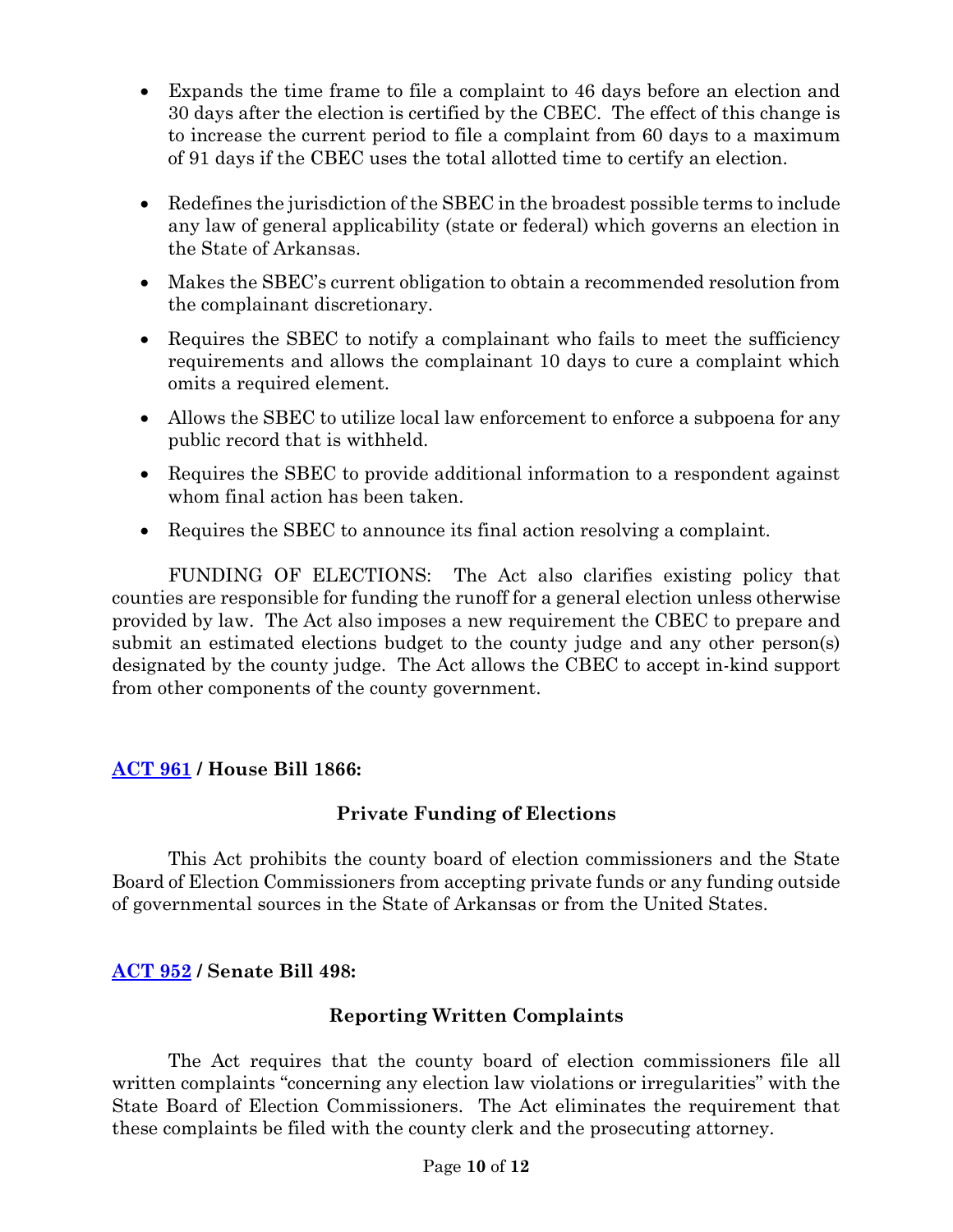## **Reporting the Disposition of Ballots**

The Act requires the county election commission for each county to create and submit a report to the State Board of Election Commissioners for statewide aggregation and publication which provides the following information:

- The total number of Provisional Ballots
- The total number of Absentee Ballots
- The number of In-Person provisional ballots from early voting
- The number of In-Person provisional ballots from election day
- The total number of rejected ballots
- The reasons each ballot was made provisional or were rejected
- The number of provisional ballots which were counted
- The number of provisional ballots rejected and the reason those ballots were rejected
- A breakdown of the reasons rejected provisional ballots were cast by the type of ballot made provisional and the time it was cast
- The number of rejected ballots (other than provisional ballots)

## **[ACT 1051](https://www.arkleg.state.ar.us/Acts/FTPDocument?file=1051&path=%2FACTS%2F2021R%2FPublic%2F&ddBienniumSession=2021%2F2021R&Search=) / Senate Bill 582:**

## **Training Requirements and Oath Taking**

ELECTION OFFICIAL TRAINING: The Act provides that the SBEC will conduct a new type of training for county election coordinators. The CBEC shall designate one person from each county to attend the coordinator training. If the county does not have a person designated as a coordinator, the CBEC may select one of its own members or another appropriate person to attend the training.

In addition, the Act requires that all persons required to receive training coordinated by the SBEC must pass an examination of essential skills in order to receive compensation. This examination and the rules governing the examination process will be developed by the SBEC.

CBEC OATH TAKING: The Act clarifies that county election commissioners may take their oath of office from a judge, county clerk, city clerk, or justice of peace.

## **[ACT 974](https://www.arkleg.state.ar.us/Acts/FTPDocument?file=974&path=%2FACTS%2F2021R%2FPublic%2F&ddBienniumSession=2021%2F2021R&Search=) / Senate Bill 644:**

#### **Legislative Review and Direct Administration of Elections by the SBEC**

The Act requires the Attorney General to set up a complaint hotline to receive citizen complaints regarding violations of election law. The AG may conduct a preliminary review of the complaints to assess their validity and is required to